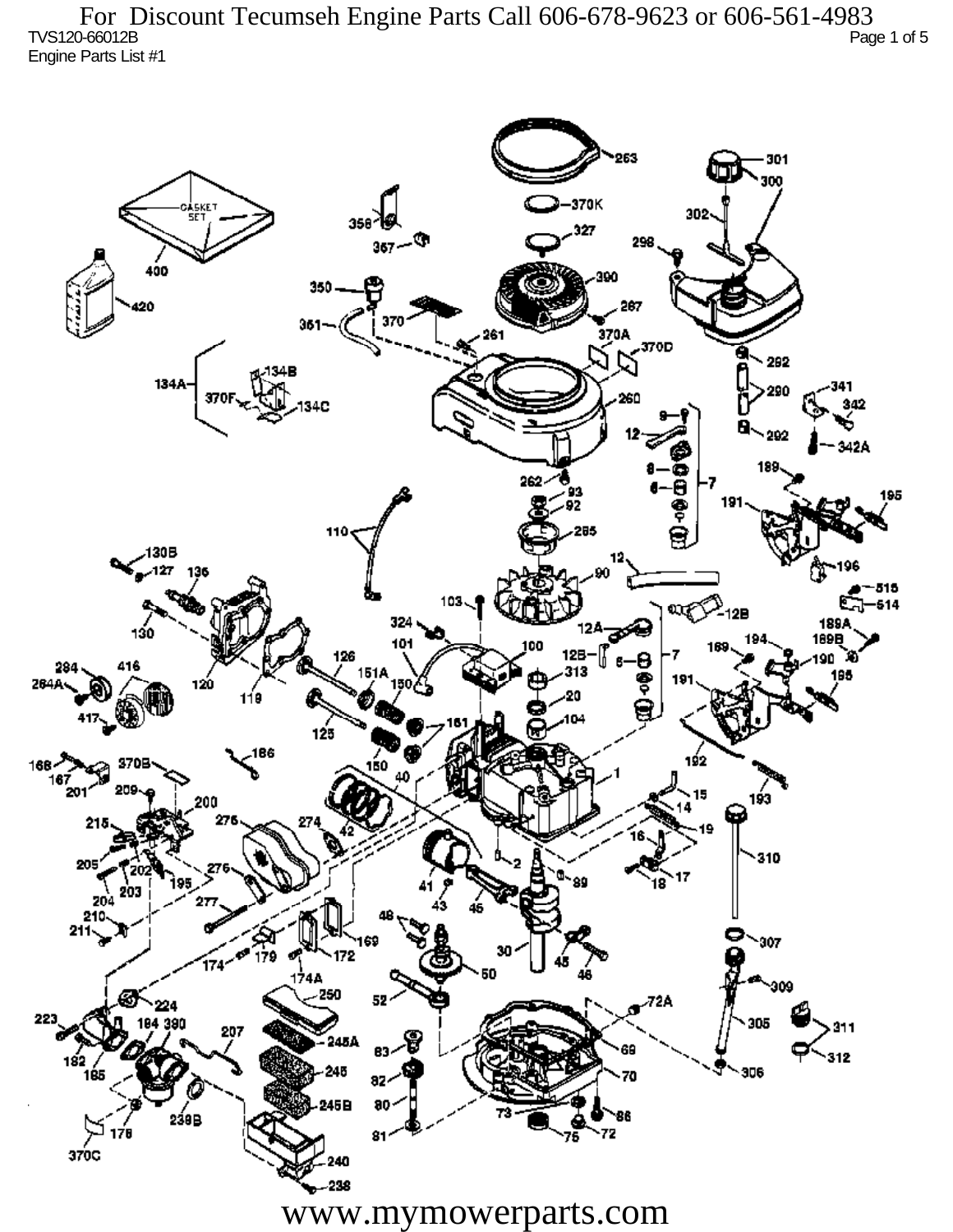|                      | Ref # Part Number    |             | Qty Description                           |  |  |  |
|----------------------|----------------------|-------------|-------------------------------------------|--|--|--|
| 1                    | 36478A               | 1.          | Cylinder (Incl. 2,7,20 & 125)             |  |  |  |
|                      | 2 26727              |             | 2 Dowel Pin                               |  |  |  |
|                      | 6 33734              | $\mathbf 1$ | <b>Breather Element</b>                   |  |  |  |
|                      | 7 36557              | 1           | Breather Ass'y. (Incl. 6 & 12A)           |  |  |  |
|                      | 12A 36558            | 1           | <b>Breather Cover &amp; Tube</b>          |  |  |  |
|                      | 14 28277             |             | 1 Washer                                  |  |  |  |
|                      | 15 30589             | 1.          | Governor Rod                              |  |  |  |
|                      | 16 34839A            | 1.          | Governor Lever                            |  |  |  |
|                      | 17 31335             |             | 1 Governor Lever Clamp                    |  |  |  |
|                      | 18 651018            |             | 1 Screw, Torx T-15, 8-32 x 19/64"         |  |  |  |
|                      | 19 35998             |             | 1 Extension Spring                        |  |  |  |
|                      | 20 32600             | 1.          | Oil Seal                                  |  |  |  |
|                      | 30 35860             | 1.          | Crankshaft                                |  |  |  |
|                      | 40 36073             |             | 1 Piston, Pin & Ring Set (Std.)           |  |  |  |
|                      | 40 36074             |             | 1 Piston, Pin & Ring Set (.010" OS)       |  |  |  |
|                      | 40 36075             |             | 1 Piston, Pin & Ring Set (.020" OS)       |  |  |  |
|                      | 41 36070             |             | 1 Piston & Pin Ass'y. (Std.) (Incl. 43)   |  |  |  |
|                      | 41 36071             | 1           | Piston & Pin Ass'y. (.010" OS) (Incl. 43) |  |  |  |
|                      | 41 36072             | 1           | Piston & Pin Ass'y. (.020" OS) (Incl. 43) |  |  |  |
|                      | 42 36076             | 1           | Ring Set (Std.)                           |  |  |  |
|                      | 42 36077             | 1           | Ring Set (.010" OS)                       |  |  |  |
|                      | 42 36078             | 1           | Ring Set (.020" OS)                       |  |  |  |
|                      | 43 20381             |             | 2 Piston Pin Retaining Ring               |  |  |  |
|                      | 45 32875A            | 1           | Connecting Rod (Incl. 46)                 |  |  |  |
|                      | 46 32610A            |             | 2 Connecting Rod Bolt                     |  |  |  |
|                      | 48 27241             |             | 2 Valve Lifter                            |  |  |  |
|                      | 50 35992             | 1           | Camshaft (MCR)                            |  |  |  |
|                      | 52 29914             |             | 1 Oil Pump Ass'y.                         |  |  |  |
|                      | 69 35261<br>70 36995 |             | 1 * Mounting Flange Gasket                |  |  |  |
|                      | 72 36083             | 1           | Mounting Flange (Incl. 72 thru 83)        |  |  |  |
|                      | 75 27897             | 1.          | Oil Drain Plug<br>Oil Seal                |  |  |  |
|                      | 80 30574A            | 1.<br>1     | <b>Governor Shaft</b>                     |  |  |  |
|                      | 81 30590A            | 1           | Washer                                    |  |  |  |
|                      | 82 30591             |             | Governor Gear Ass'y. (Incl. 81)           |  |  |  |
|                      | 83 30588A            |             | 1 Governor Spool                          |  |  |  |
|                      | 86 650488            |             | 6 Screw, 1/4-20 x 1-1/4"                  |  |  |  |
|                      | 89 611004            |             | <b>Flywheel Key</b>                       |  |  |  |
|                      | 90 611112            |             | 1 Flywheel                                |  |  |  |
|                      | 92 650815            |             | <b>Belleville Washer</b>                  |  |  |  |
|                      | 93 650816            | 1.          | <b>Flywheel Nut</b>                       |  |  |  |
|                      | 100 34443B           |             | Solid State Ignition                      |  |  |  |
|                      | 101 610118           | 1.          | <b>Spark Plug Cover</b>                   |  |  |  |
|                      | 103 651007           |             | 2 Screw, Torx T-15, 10-24 x 15/16"        |  |  |  |
|                      | 110 37047            |             | 1 Ground Wire                             |  |  |  |
|                      | 119 36477            |             | * Cylinder Head Gasket                    |  |  |  |
|                      | 120 36476            |             | 1 Cylinder Head                           |  |  |  |
|                      | 125 36471            |             | 1 Exhaust Valve (Std.) (Incl. 151)        |  |  |  |
|                      | 125 36472            |             | 1 Exhaust Valve (1/32" OS) (Incl. 151)    |  |  |  |
|                      | 126 29314B           | 1.          | Intake Valve (Std.) (Incl. 151)           |  |  |  |
|                      | 126 29315C           | 1.          | Intake Valve (1/32" OS) (Incl. 151)       |  |  |  |
|                      | 130 6021A            |             | 6 Screw, 5/16-18 x 1-1/2"                 |  |  |  |
|                      | 135 35395            | 1.          | Resistor Spark Plug (RJ19LM)              |  |  |  |
|                      | 150 35991            |             | 2 Valve Spring                            |  |  |  |
|                      | 151 31673            |             | 2 Valve Spring Cap                        |  |  |  |
|                      | 169 27234A           |             | * Valve Cover Gasket                      |  |  |  |
|                      | 172 32755            |             | 1 Valve Cover                             |  |  |  |
|                      | 174 30200            |             | 2 Screw, 10-24 x 9/16"                    |  |  |  |
| www.mymowerparts.com |                      |             |                                           |  |  |  |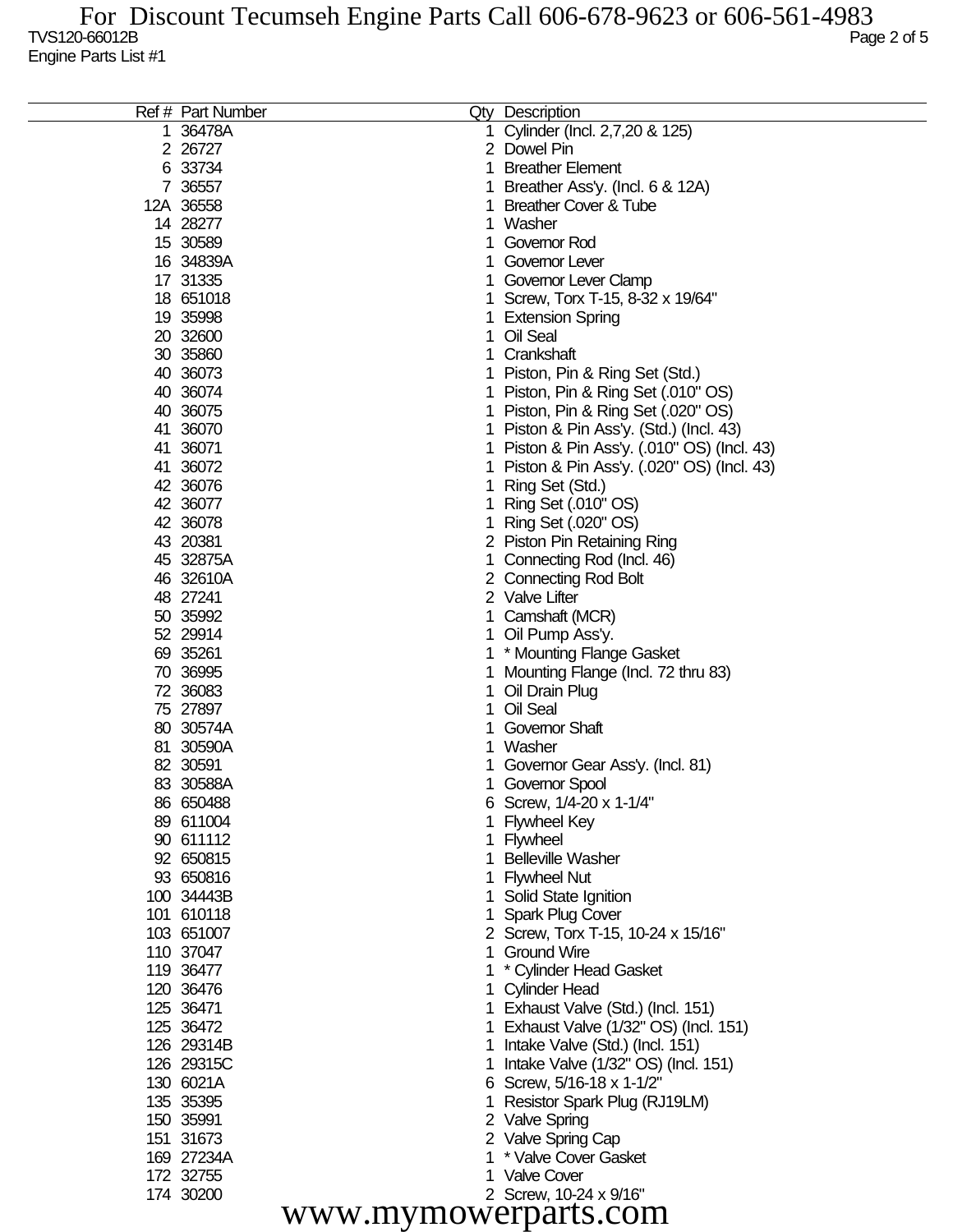| Ref # Part Number | Qty Description                                                                                                              |
|-------------------|------------------------------------------------------------------------------------------------------------------------------|
| 178 29752         | 2 Nut & Lock Washer, 1/4-28                                                                                                  |
| 182 6201          | 2 Screw, 1/4-28 x 7/8"                                                                                                       |
| 184 26756         | * Carburetor To Intake Pipe Gasket                                                                                           |
| 185 36544         | Intake Pipe                                                                                                                  |
| 186 36255         | Governor Link                                                                                                                |
| 189 650839        | 2 Screw, 1/4-20 x 3/8"                                                                                                       |
| 191 36559         | S.E. Brake Bracket (Incl. 195)                                                                                               |
| 195 610973        | Terminal                                                                                                                     |
| 200 35999A        | <b>Control Bracket</b>                                                                                                       |
| 206 610973        | Terminal                                                                                                                     |
| 207 36200         | <b>Throttle Link</b>                                                                                                         |
| 209 30200         | 2 Screw, 10-24 x 9/16"                                                                                                       |
| 223 650451        | 2 Screw, 1/4-20 x 1"                                                                                                         |
| 224 34690A        | * Intake Pipe Gasket                                                                                                         |
| 238 650806        | 2 Screw, 10-32 x 5/8"                                                                                                        |
| 240 36743         | Air Cleaner Body                                                                                                             |
| 250 36744         | Air Cleaner Cover                                                                                                            |
| 260 36756         | <b>Blower Housing</b>                                                                                                        |
| 261 30200         | 2 Screw, 10-24 x 9/16"                                                                                                       |
| 262 650831        | 2 Screw, 1/4-20 x 1/2"                                                                                                       |
| 275 36491         | Muffler (Incl. 277)                                                                                                          |
| 277 650988        | 2 Screw, 1/4-20 x 2-5/16"                                                                                                    |
| 284A 650983       | Screw, 8-32 x 1/2" (Optional)                                                                                                |
| 284 36663         | Muffler Deflector (Incl. 284A) (Option al)                                                                                   |
| 285 35000A        | <b>Starter Cup</b>                                                                                                           |
| 287 650926        | 2 Screw, 8-32 x 21/64"                                                                                                       |
| 290 34357         | <b>Fuel Line</b>                                                                                                             |
| 292 26460         | 2 Fuel Line Clamp                                                                                                            |
| 298 28763         | Screw, 10-32 x 35/64"                                                                                                        |
| 300 36757         | Fuel Tank (Incl. 292 & 301)                                                                                                  |
| 301 36246         | <b>Fuel Cap</b>                                                                                                              |
| 305 35577         | Oil Fill Tube                                                                                                                |
| 306 36996         | * "O"-Ring                                                                                                                   |
| 307 35499         | "O"-Ring                                                                                                                     |
| 309 650562        | Screw, 10-32 x 1/2"                                                                                                          |
| 310 35578         | <b>Dipstick</b>                                                                                                              |
| 313 34080         | 1 Spacer                                                                                                                     |
| 370A 36261        | <b>Lubrication Decal</b>                                                                                                     |
| 370C 37199        | <b>Primer Decal</b>                                                                                                          |
| 370D 35977        | <b>Caution Decal</b>                                                                                                         |
| 370K 36695        | <b>Starter Decal</b>                                                                                                         |
| 380 632742        | Carburetor (Incl. 184)                                                                                                       |
| 390 590737        | 1 Rewind Starter (NOTE: This engine could hav e been built                                                                   |
|                   | with 590694 starter).                                                                                                        |
| 400 36481B        | 1 * Gasket Set (Incl. items marked PK i n notes) Incl. part #'s:<br>26756 (1), 27234A (1), 33735 (1), 34338 (1), 34690A (1), |
|                   | 36477 (1), 36832 (1), 36996 (1), 37130 (1).                                                                                  |
| 416 36085         | 1 Spark Arrestor Kit (Incl. 417) (Option al)                                                                                 |
| 417 650983        | 1 Screw, 8-32 x 1/2" (Optional)                                                                                              |
| 420 730225        | 1 SAE 30 4-Cycle Engine Oil (Quart)                                                                                          |
|                   |                                                                                                                              |

## www.mymowerparts.com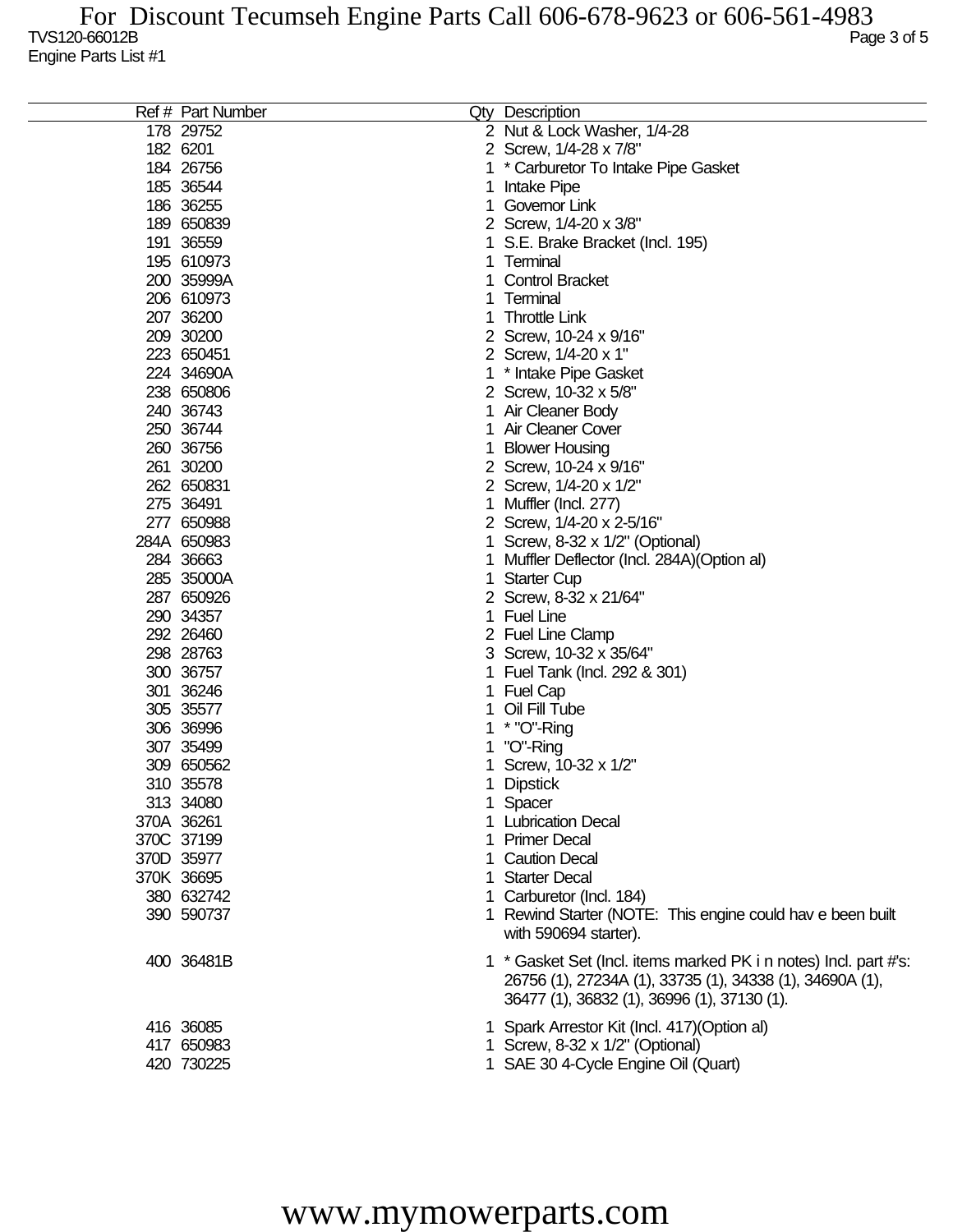TVS120-66012B Page 4 of 5 Engine Parts List #2 For Discount Tecumseh Engine Parts Call 606-678-9623 or 606-561-4983



www.mymowerparts.com